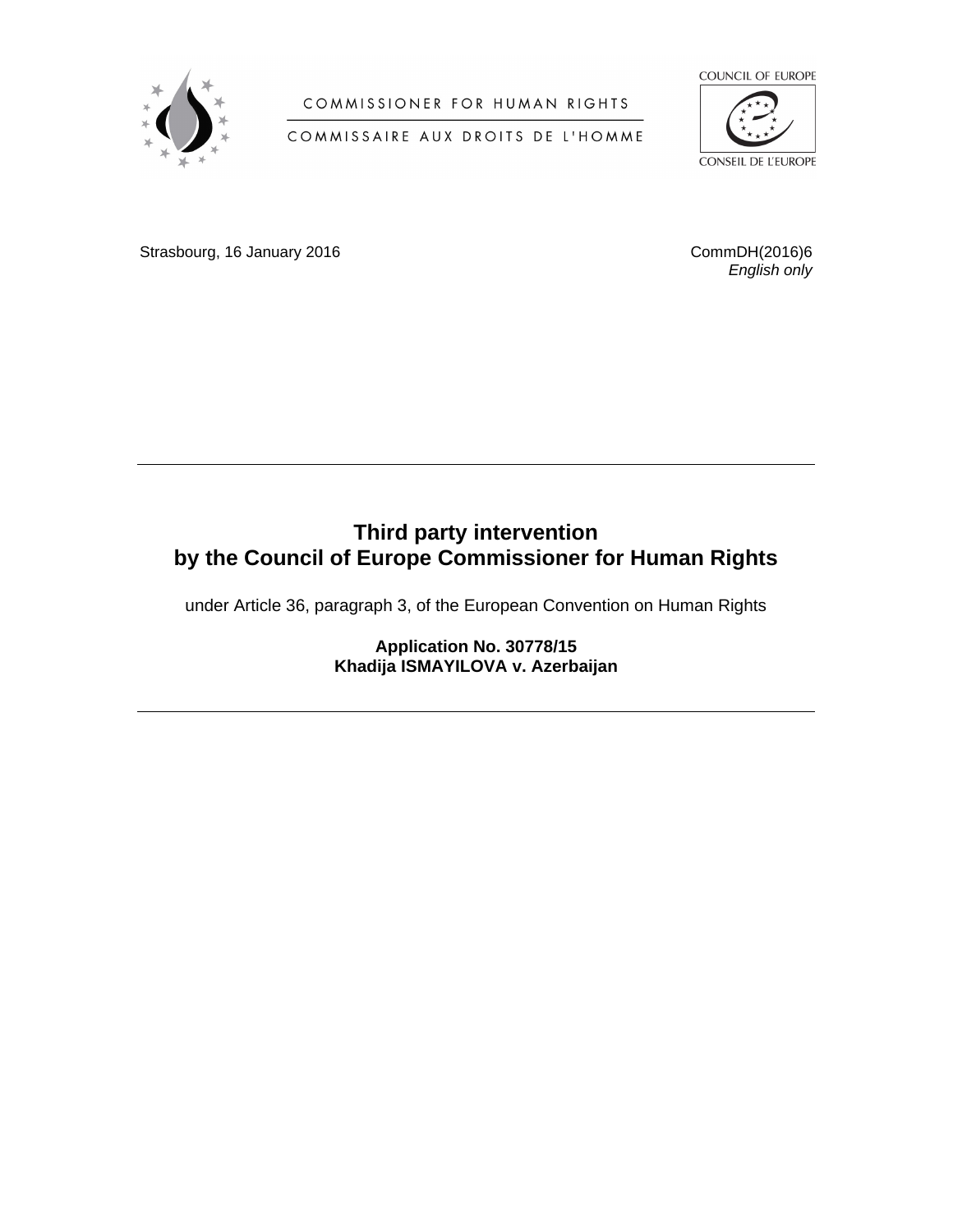## **Introduction**

- 1. On 23 September 2015, the Council of Europe Commissioner for Human Rights (hereinafter: 'the Commissioner') informed the European Court of Human Rights (hereinafter: 'the Court') of his decision to intervene as a third party in the Court's proceedings, in accordance with Article 36, paragraph 3 of the European Convention on Human Rights (hereinafter: 'the Convention'), and to submit written observations concerning the case of *Khadija Ismayilova v. Azerbaijan*. This case relates to the institution of criminal proceedings against the applicant and her remand in custody and her request for the replacement of her pre-trial detention by house arrest or her release on bail. It also relates to the alleged use of these restrictions for purposes other than those prescribed in the Convention, and in particular as a means to silence the applicant as an investigative journalist and civil society activist.
- 2. According to his mandate, the Commissioner fosters the effective observance of human rights; assists member states in the implementation of Council of Europe human rights instruments, in particular the Convention; identifies possible shortcomings in the law and practice concerning human rights; and provides advice and information regarding the protection of human rights across the region.<sup>1</sup>
- 3. With reference to human rights defenders in particular, the Commissioner has a specific duty to work in this field, further to the adoption by the Council of Europe Committee of Ministers of the Declaration on Council of Europe action to improve the protection of human rights defenders and promote their activities, on 6 February 2008.
- 4. The Declaration "[i]nvites the Commissioner for Human Rights to strengthen the role and capacity of his Office in order to provide strong and effective protection for human rights defenders by […] continuing to meet with a broad range of defenders during his country visits and to report publicly on the situation of human rights defenders." It also calls on Council of Europe member states to "co-operate with the Council of Europe human rights mechanisms and in particular […] with the Commissioner for Human Rights by facilitating his/her visits, providing adequate responses and entering into dialogue with him/her about the situation of human rights defenders when so requested."
- 5. The situation of human rights defenders in Azerbaijan is of great concern to the Commissioner. Reprisals, including judicial harassment, against critical voices in general, and those denouncing human rights violations in the country in particular, is a widespread phenomenon in Azerbaijan, to which the Commissioner has repeatedly attempted to bring the attention of the authorities in his reports and interventions.
- 6. This intervention is based on the Commissioner's visits to Azerbaijan from 5 to 8 November 2012, from 22 to 24 May 2013 and from 22 to 24 October 2014, as well as on continuous country monitoring. During his visits the Commissioner held discussions with a number of state authorities and met with representatives of non-governmental organisations (NGOs). He also met with a number of detained human rights defenders, journalists and other persons who had voiced dissenting views. The Commissioner last met the applicant in Baku in October 2014.
- 7. The Commissioner believes that the present case is an illustration of a serious and systemic human rights problem in Azerbaijan, which, in spite of numerous efforts by the Commissioner and other international stakeholders, remains unaddressed to date.
- 8. Section I of the present written submission focuses on major issues concerning the right to freedom of expression and the right to freedom of association in Azerbaijan; Section II

<sup>&</sup>lt;sup>1</sup> [Resolution \(99\)50](https://wcd.coe.int/ViewDoc.jsp?id=458513) on the Council of Europe Commissioner for Human Rights, adopted by the Committee of Ministers on 7 May 1999.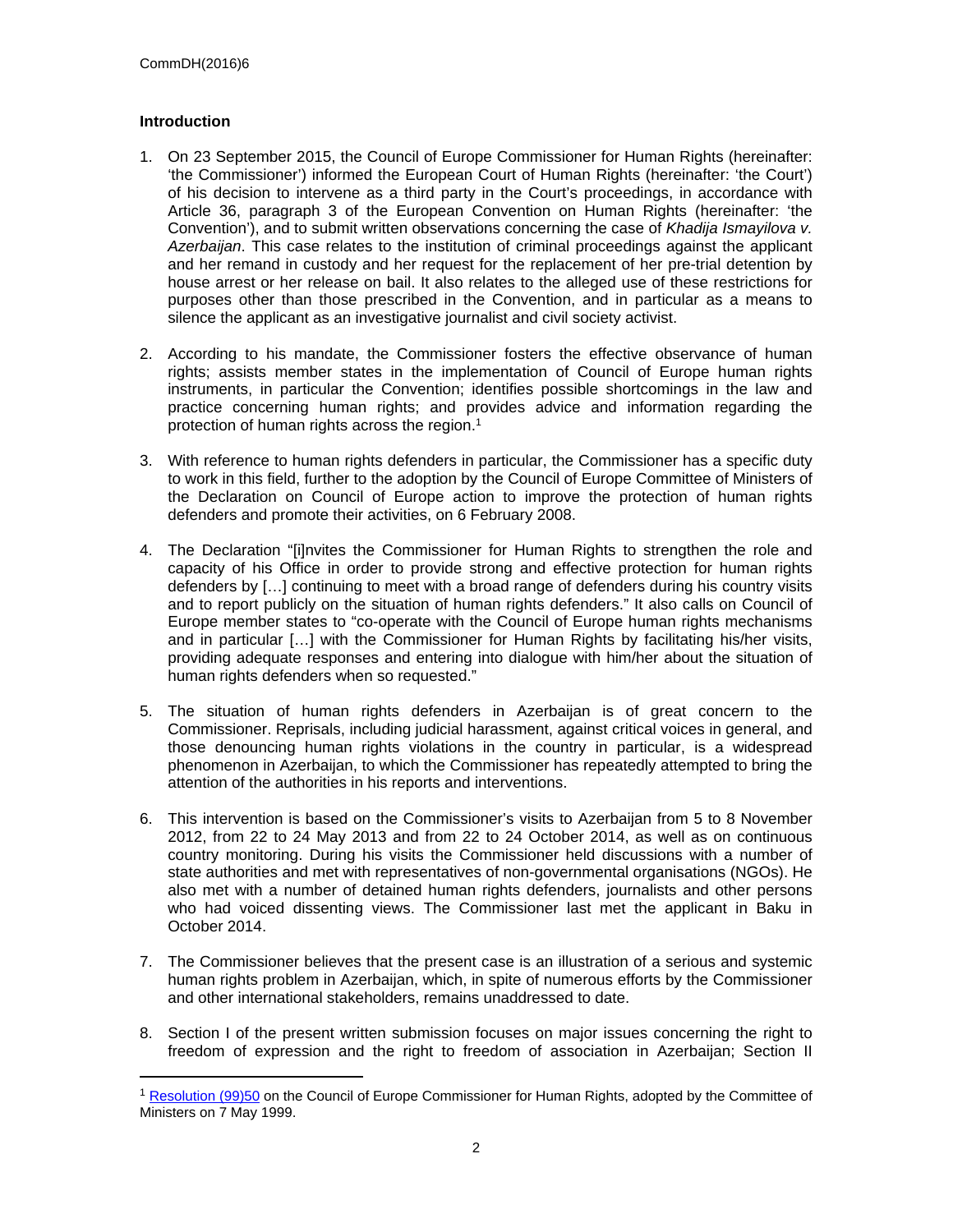describes the pattern of reprisals against human rights defenders in the country; and Section III contains observations on pre-trial detention. These sections are followed by the Commissioner's conclusions.

#### **I. Observations on the right to freedom of expression and the right to freedom of association in Azerbaijan**

9. Through his visits to Azerbaijan and continuous monitoring, the Commissioner has identified a number of deficiencies in the protection of, inter alia, freedom of expression and association. The Commissioner has had to conclude that Azerbaijan was failing to comply with its international obligations which require safeguarding these freedoms. Given the background of the applicant as a prominent investigative journalist and the fact that the charges brought against her are identical to those initiated against a number of Azerbaijani human rights defenders in relation to their NGO work, the Commissioner considers that the applicant's case provides an important illustration of the shortcomings existing in both of these areas.

#### **Freedom of expression**

- 10. Regarding freedom of expression in particular, the Commissioner has repeatedly called on the authorities to improve the respect for this right and to release all persons who are detained because of the views they have expressed.
- 11. In his report following his May 2013 visit to Azerbaijan, $<sup>2</sup>$  the Commissioner expressed serious</sup> concerns at the apparent intensification of the practice, already highlighted by his predecessor in 2010 and 2011, of the unjustified or selective criminal prosecution of journalists and others who express critical opinions. He noted that several media workers had recently been prosecuted and/or sentenced for incitement to national, racial or religious hatred and in some instances terrorism, as well as for hooliganism, tax evasion, drug possession and illegal possession of weapons, with the credibility of the relevant charges being widely challenged. As a result, a number of journalists had to serve long prison terms or carry out corrective labour and/or pay heavy fines.
- 12. In an update to the report published in April 2014, the Commissioner stressed that the situation with regard to freedom of expression in Azerbaijan had deteriorated.<sup>3</sup> He noted that in the comments they had submitted in response to his 2013 report, the Azerbaijani authorities had stated that the journalists referred to in his report had not been prosecuted for their professional activity. However, the Commissioner pointed to consistent reports according to which these cases are based on charges which lack credibility and often follow critical reporting or posts on the Internet.
- 13. The Commissioner also reiterated that steps should be taken urgently to address the above concerns and called once more on the authorities to immediately release all persons imprisoned because of views or opinions expressed.
- 14. The Commissioner's findings and conclusions were echoed by a number of other international bodies. In an interim resolution adopted in 2014,<sup>4</sup> the Committee of Ministers of the Council of Europe, supervising the execution of the judgments adopted by the European

<sup>&</sup>lt;sup>2</sup> Commissioner for Human Rights, Report on Azerbaijan, 6 August 2013, [CommDH\(2013\)14.](https://wcd.coe.int/com.instranet.InstraServlet?command=com.instranet.CmdBlobGet&InstranetImage=2501767&SecMode=1&DocId=2130154&Usage=2)

<sup>&</sup>lt;sup>3</sup> Commissioner for Human Rights, Observations on the human rights situation in Azerbaijan: An update on freedom of expression, freedom of association, freedom of assembly, and the right to property, 23 April 2014, [CommDH\(2014\)10](https://wcd.coe.int/com.instranet.InstraServlet?command=com.instranet.CmdBlobGet&InstranetImage=2540668&SecMode=1&DocId=2150384&Usage=2).

<sup>&</sup>lt;sup>4</sup> [Interim Resolution](https://wcd.coe.int/ViewDoc.jsp?id=2239635&Site=CM) CM/ResDH(2014)183, adopted by the Committee of Ministers of the Council of Europe on 25 September 2014.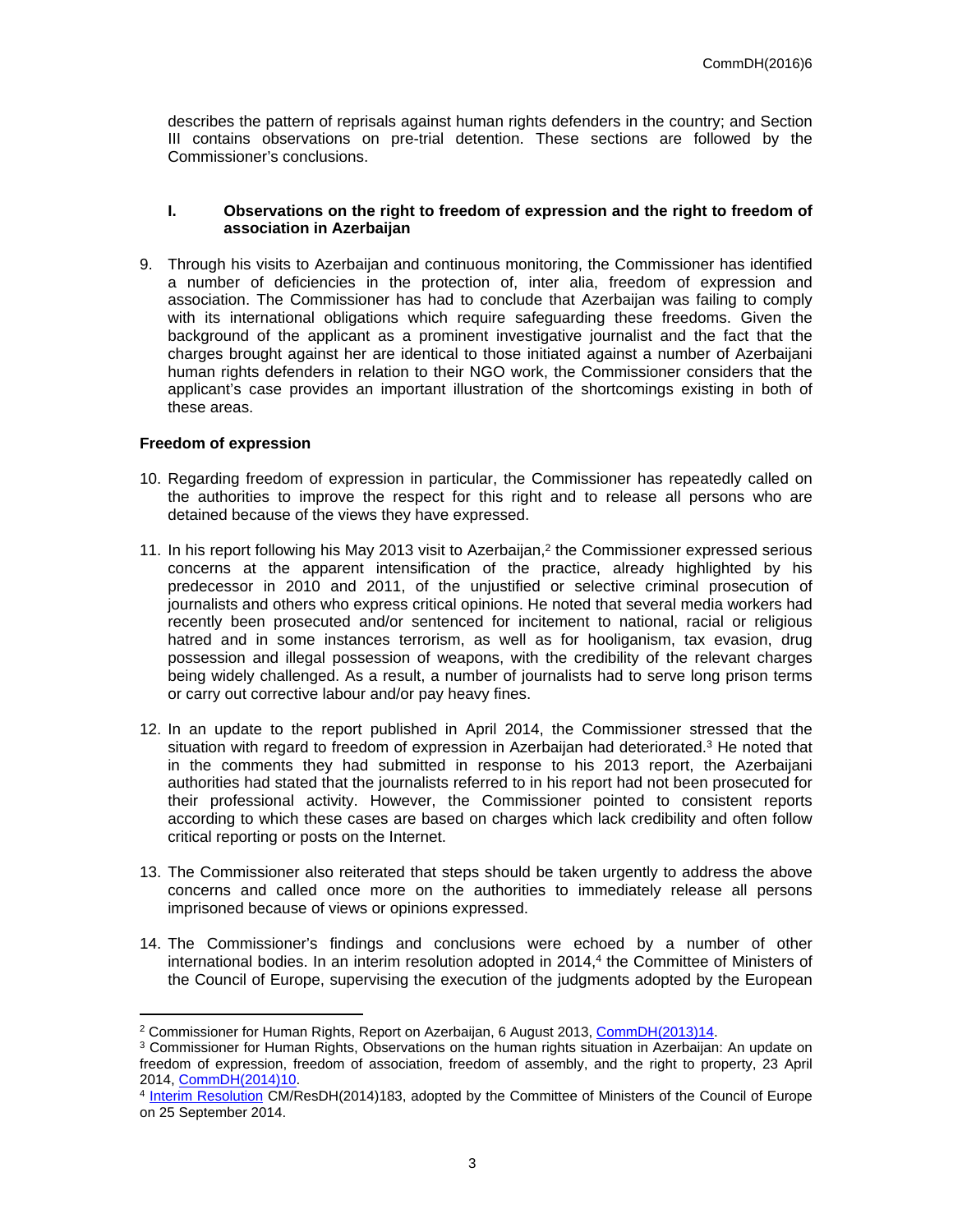Court of Human Rights in the cases of *Mahmudov and Agazade v. Azerbaijan* and *Fatullayev v. Azerbaijan*, considered that, as regards the arbitrary application of criminal legislation to limit freedom of expression, "the present situation raises serious concerns, in particular on account of the reported recent use of different criminal laws - similar to the ones used in the present group of cases (accusations of illegal activities, abuse of authority, treason, hooliganism or other crimes which can have close links to the legitimate exercise of the freedom of expression) - against journalists, bloggers, lawyers and members of NGOs." In an interim resolution adopted in December 2015 relating to the execution of the same judgments, the Committee of Ministers "[e]xpressed anew its deepest concern in respect of the absence of any adequate response to the problem of the arbitrary application of the criminal law to restrict this fundamental freedom" and exhorted the Azerbaijani authorities "to adopt without further delay measures demonstrating their determination to solve the problems revealed."<sup>5</sup>

15. Emphasising the structural dimension of the aforementioned shortcomings, the Commissioner has also repeatedly stressed the need to take measures to ensure a genuinely independent and impartial review by the judiciary of cases involving journalists and others expressing critical voices.

## **Freedom of association**

- 16. With regard to freedom of association, a number of NGOs, especially those operating in the field of human rights and those openly critical of the government, are reported to encounter severe obstacles in carrying out their work in Azerbaijan. Already in 2011, the Commissioner's predecessor expressed concern about "information indicating that in the past months several national and international NGOs have faced difficulties in carrying out their activities freely, and that some of them have even been obliged to cease their activities in Azerbaijan."<sup>6</sup>
- 17. In an Opinion on the NGO legislation adopted in 2011, the Venice Commission concluded that amendments adopted in 2009 and a Decree adopted in 2011 "unfortunately overturn the previous efforts to meet with the requirements of international standards."<sup>7</sup> With regard to the registration issue in particular, the Venice Commission noted that these changes added further complications to an already complicated and lengthy procedure.
- 18. Moreover, in his 2013 report, the Commissioner noted that amendments to the law on NGOs, the law on grants and the Code of Administrative Offenses which were adopted in 2013, further restricted the operations of NGOs in Azerbaijan.<sup>8</sup> These amendments entail specific requirements for NGOs to receive funding, making it very difficult or impossible for NGOs which are not registered to open bank accounts and thus, to receive funding. The Commissioner considered that the amendments added reporting obligations regarding the grants and donations received to already heavy reporting obligations for NGOs. He therefore urged the Azerbaijani authorities to ensure full respect of the right to freedom of association. To this end, he called upon the authorities to alleviate the registration requirements and make the whole process, as well as the official requirements for the functioning of NGOs, less bureaucratic.

<sup>&</sup>lt;sup>5</sup> [Interim Resolution](http://www.coe.int/t/dghl/monitoring/execution/Reports/pendingCases_en.asp?CaseTitleOrNumber=Mahmudov+and+Agazade&StateCode=AZE&SectionCode=) CM/ResDH(2015)250, adopted by the Committee of Ministers of the Council of Europe adopted on 9 December 2015.

<sup>&</sup>lt;sup>6</sup> Observations on the human rights situation in Azerbaijan, [CommDH\(2011\)33](https://wcd.coe.int/ViewDoc.jsp?id=1839497), 29 September 2011.

<sup>&</sup>lt;sup>7</sup> [Opinion](http://www.venice.coe.int/webforms/documents/default.aspx?pdffile=CDL-AD(2011)035-e) on the compatibility with human rights standards of the legislation on non-governmental organisations of the Republic of Azerbaijan, adopted by the Venice Commission at its 88<sup>th</sup> Plenary Session (Venice, 14-15 October 2011), CDL-AD(2011)035, para. 117.

<sup>&</sup>lt;sup>8</sup> Commissioner for Human Rights, Report on Azerbaijan, 6 August 2013, [CommDH\(2013\)14,](https://wcd.coe.int/com.instranet.InstraServlet?command=com.instranet.CmdBlobGet&InstranetImage=2501767&SecMode=1&DocId=2130154&Usage=2) para. 88.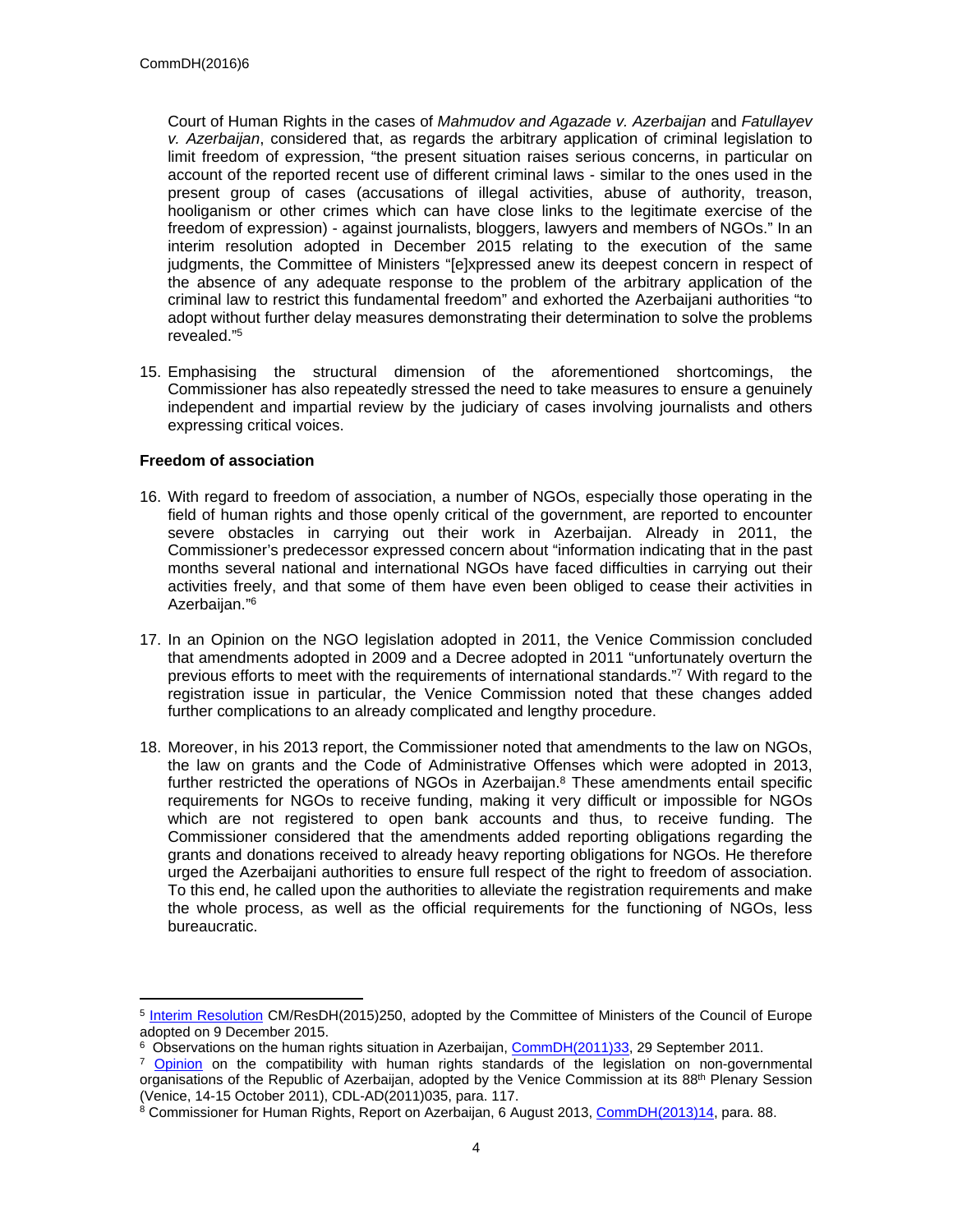- 19. In the update to the report published in April 2014, the Commissioner noted with concern that problems relating to the registration of NGOs had not abated. In this respect, the Commissioner stressed that the cumbersome requirements for registration inevitably drive a number of NGOs to operate on the fringe of the law. He also expressed worries about new amendments to the law on NGOs and the law on grants. $9$  These amendments, which were adopted on 17 December 2013 and signed into law by the President of Azerbaijan on 3 February 2014, introduce additional administrative requirements with regard to the registration of NGOs as legal entities, the receipt and use of grants by these NGOs and their reporting obligations to the government. More generally, they increase the control exercised by the Ministry of Justice over both Azerbaijani and foreign NGOs operating in the country.
- 20. The Commissioner notes that further changes were introduced on 17 October 2014, adding new regulations relating to the receipt of grants and donations by NGOs. In a recent Opinion, the Venice Commission concluded that some of the new obligations imposed on NGOs with respect to the receipt of grants and donations and to reporting to the state authorities "seem to be intrusive enough to constitute a *prima facie* violation of the right to freedom of association. In general, the enhanced state supervision of NGOs seems to reflect a very paternalistic approach towards NGOs and calls again for sound justification. The same holds for new and enhanced penalties that can be imposed upon NGOs even for rather minor offences. Globally, the cumulative effect of those stringent requirements, in addition to the wide discretion given to the executive authorities regarding the registration, operation and funding of NGOs, is likely to have a chilling effect on civil society, especially on those associations that are devoted to key issues such as human rights, democracy and the rule of law."<sup>10</sup>
- 21. In the Commissioner's view, a number of the recent arrests and detentions of Azerbaijani human rights defenders are related to the above shortcomings in the NGO legislation and the way it is implemented. Irregularities found in the activities of a number of the NGOs concerned actually derived from the onerous legislative framework relating to registration, reporting obligations, grants registration and tax requirements.
- 22. The Commissioner notes that the charges brought against the applicant in relation to her activity with the radio station RFE/RL are identical to those initiated against a number of Azerbaijani human rights defenders in relation to their NGO work. This reinforces the belief that, by deliberately attempting to make independent human rights work in Azerbaijan impossible, the restrictive legislative framework constitutes an integral part of the pattern of judicial harassment and reprisals against human rights defenders currently prevailing in Azerbaijan, as further detailed below.

### **II. Reprisals against human rights defenders**

### **Hindrances to the work of human rights defenders in the Council of Europe area**

23. In the course of ongoing discussions with human rights defenders, the Commissioner's attention has been drawn to the very difficult situation which human rights defenders in some countries face, including regular and severe threats and attacks against their personal security as well as administrative and legal obstacles. Both individuals and organisations can be targeted. In order to mobilise public support for some of their actions, states often engage

<sup>9</sup> Commissioner for Human Rights, Observations on the human rights situation in Azerbaijan: An update on freedom of expression, freedom of association, freedom of assembly, and the right to property, 23 April 2014, [CommDH\(2014\)10](https://wcd.coe.int/com.instranet.InstraServlet?command=com.instranet.CmdBlobGet&InstranetImage=2540668&SecMode=1&DocId=2150384&Usage=2).

<sup>&</sup>lt;sup>10</sup> [Opinion](http://www.venice.coe.int/webforms/documents/default.aspx?pdffile=CDL-AD(2014)043-e) on the Law on non-governmental Organisations (Public Associations and Funds) as amended of the Republic of Azerbaijan, adopted by the Venice Commission at its 101st Plenary Session (Venice, 12-13 December 2014), CDL-AD(2014)043-e, para. 91-93.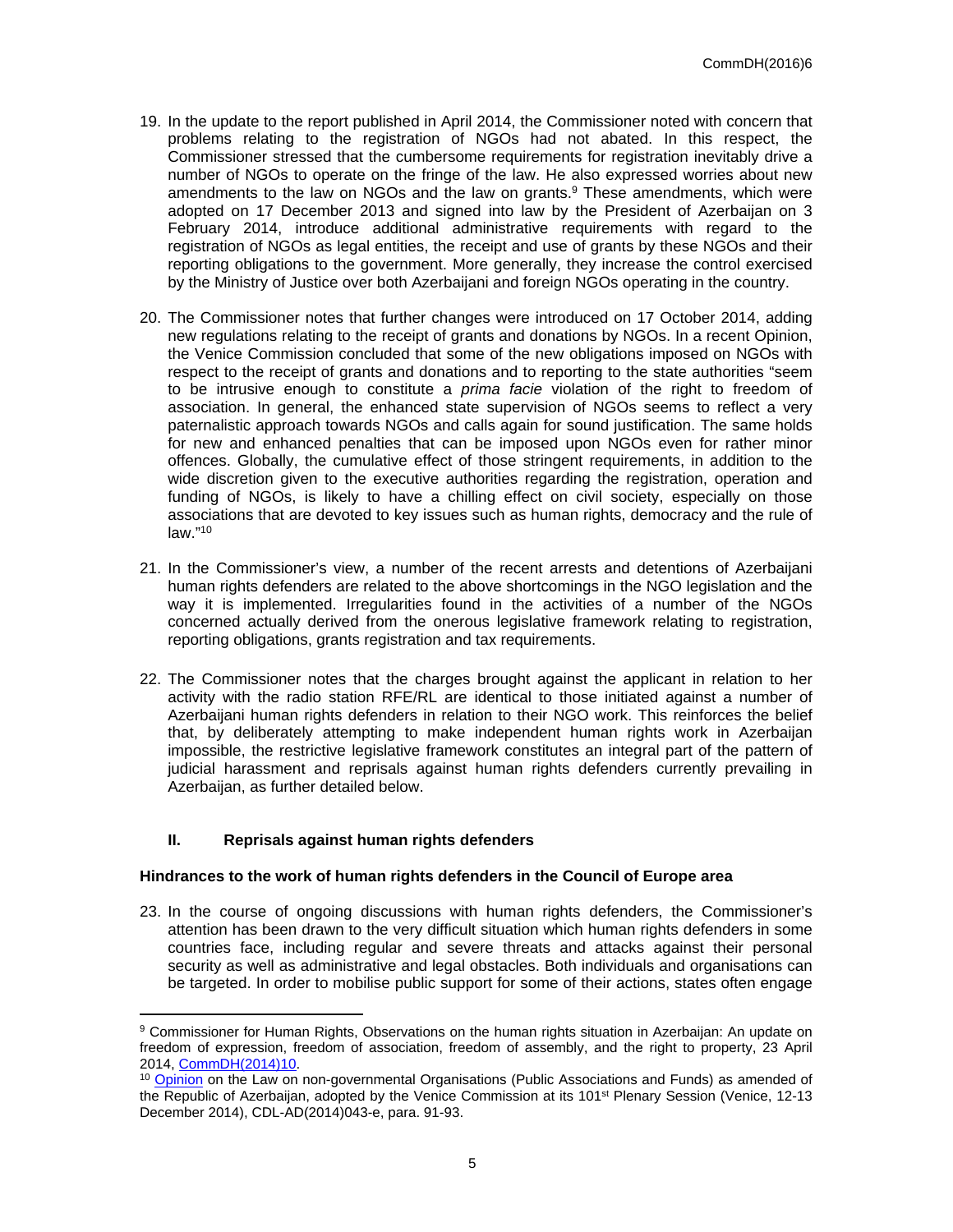in defamation campaigns against these individuals and organisations. Defenders are accused of spying, being "enemies of the state", getting support from outside forces due to their reliance on foreign funding or helping "criminals" and "deviants". Sometimes defamation and libel suits are launched against defenders.<sup>11</sup>

## **Reprisals in Azerbaijan as human rights violations**

- 24. The arrest and detention of the applicant in December 2014 is part of a more general crackdown on dissenting voices and human rights defenders in Azerbaijan, which intensified over the summer of 2014. In the Commissioner's view, the prosecutions of human rights defenders and prominent journalists in Azerbaijan constitute reprisals against those who have co-operated with the Council of Europe or other organisations and denounced human rights violations in the country. The close working relationships of the Commissioner's Office and the Council of Europe as a whole with these human rights defenders reinforce the belief that they are being deliberately targeted with criminal proceedings as a result of their engagement in activities that should be perfectly legal in a well-functioning democracy. Almost all have participated in human rights defenders' round-tables organised by the Commissioner's Office in recent years. Others have provided legal aid on a number of cases before the European Court of Human Rights, or have provided information to monitoring mechanisms of the Council of Europe. Finally, some of them have organised or participated in several sideevents during sessions of the Parliamentary Assembly of the Council of Europe over the last year. All of them are important and reliable partners of the Council of Europe and the Commissioner's Office.
- 25. The applicant's case provides a disturbing illustration of this pattern of reprisals against those who co-operate with international institutions, including the Council of Europe, to address human rights shortcomings in Azerbaijan.
- 26. The applicant is a prominent journalist who has investigated government corruption and human rights abuses in Azerbaijan and a long-standing partner of the Council of Europe. She received international recognition and awards for her investigative journalism, including a media freedom award from the PEN American Centre in May 2015, while she was already in detention. In recent years, she also became an outspoken human rights defender, both through her journalism and other activities. She was also involved in the work documenting cases of alleged politically motivated arrests in Azerbaijan.
- 27. The applicant has been a key civil society partner of the Council of Europe, providing valuable information about the human rights situation in Azerbaijan over the past several years. The Commissioner met her on a number of occasions in Strasbourg and Baku to discuss human rights issues in Azerbaijan.
- 28. The applicant has also participated in several side-events during sessions of the Parliamentary Assembly of the Council of Europe. Two months before her arrest, she took active part in a side-event during the October 2014 session of the Parliamentary Assembly, in the context of Azerbaijan's Chairmanship of the Council of Europe Committee of Ministers.
- 29. On 9 December 2014, the Commissioner published a message on Facebook condemning the arrest and detention of the applicant. He stated notably that these events provided yet another illustration of the selective use of criminal provisions against those expressing critical views in the country.

<sup>&</sup>lt;sup>11</sup> [Report](https://wcd.coe.int/ViewDoc.jsp?Ref=CommDH(2012)21&Language=lanEnglish) on the Round-Table organised by the Office of the Commissioner for Human Rights of the Council of Europe, Strasbourg, 27-28 October 2011, CommDH(2012)21, para. 12.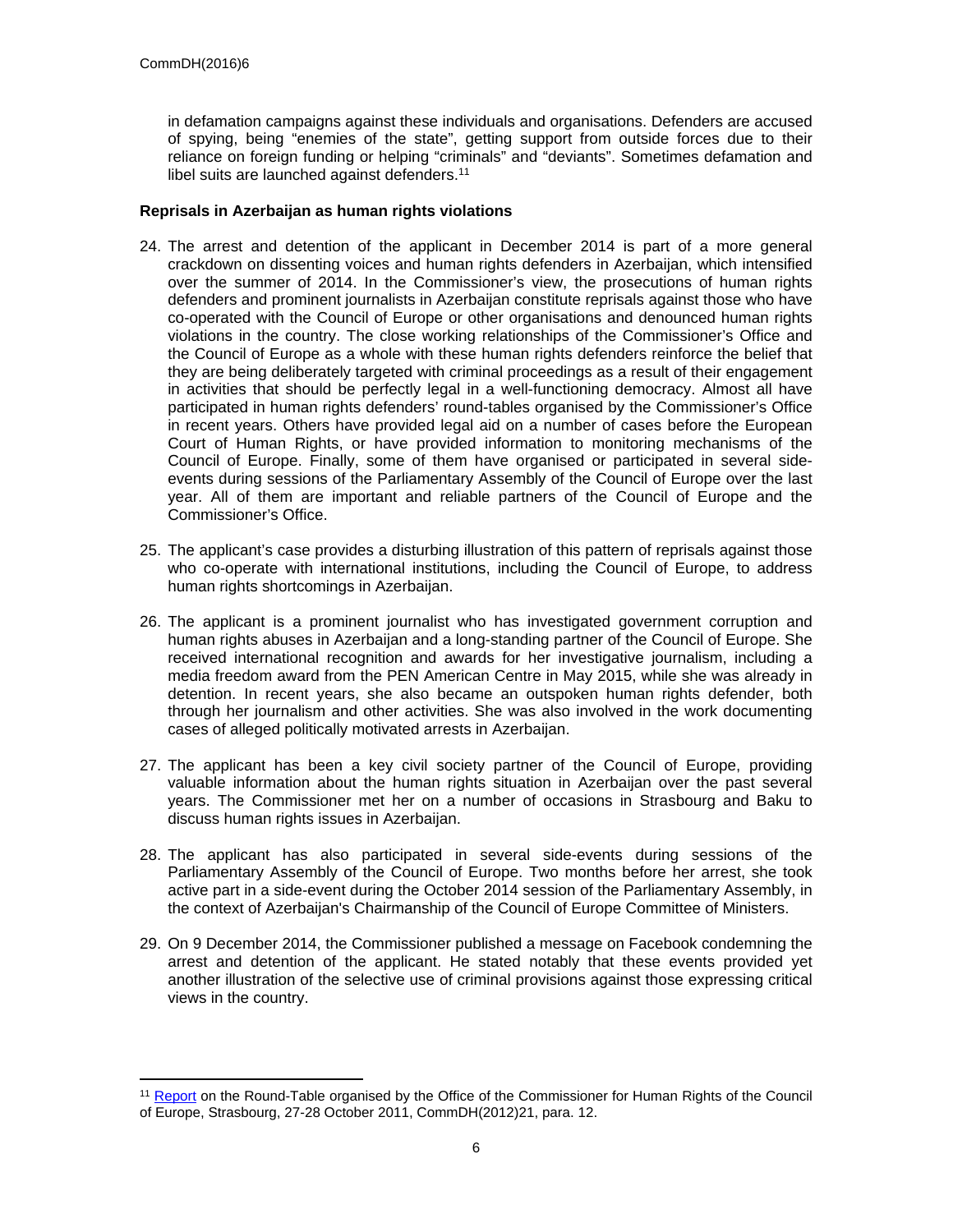- 30. In a joint statement<sup>12</sup> published on 1 September 2015, the Commissioner and the OSCE Representative on Freedom of the Media, Dunja Mijatović, condemned the sentencing of the applicant to 7.5 years in prison on charges of misappropriation and embezzlement, illegal business dealings, tax evasion and abuse of power. The OSCE Representative stressed that the charges brought against the applicant, and the trial, were unjust and constituted yet another clear signal that the authorities are continuing to silence critical voices in Azerbaijan; the Commissioner expressed his view that the applicant was paying for her courageous work as investigative journalist in a country where critical voices are muzzled one after the other.
- 31. The Commissioner also notes that the opening of criminal investigations against the applicant followed shortly after the latter's participation in a side-event in Strasbourg. He shares the concern expressed by many of his interlocutors that the arrest and detention of the applicant is an attempt to silence her efforts to report on human rights violations and aims to prevent her from continuing his work.
- 32. The Commissioner notes that the judgment of the European Court of Human Rights in the case of Ilgar Mammadov,<sup>13</sup> brings the broader issue of selective justice in Azerbaijan to the forefront. In this judgment, the Court found that the applicant had been detained for purposes other than having committed an offence, and that there had accordingly been a violation of Article 18 of the Convention (limitation on use of restrictions on rights) taken in conjunction with Article 5 (right to liberty and security). The Court stressed that the circumstances of the case "indicate that the actual purpose of the impugned measures was to silence or punish the applicant for criticising the Government and attempting to disseminate what he believed was the true information that the Government were trying to hide."<sup>14</sup> On the basis of his work on Azerbaijan, the Commissioner believes that similar issues arise with respect to the detention and conviction of a number of other individuals who have voiced critical views, including human rights defenders.

### **Reprisals in Azerbaijan as obstruction to the functioning of international human rights mechanisms**

- 33. The Commissioner underlines that intimidation and reprisals against human rights defenders in retaliation for their work at the international, regional or national levels not only amount to attacks on human rights, but also breach the rule of law.
- 34. In this respect, the Commissioner recalls Article 5 of the UN Declaration on the Right and Responsibility of Individuals, Groups and Organs of Society to Promote and Protect Universally Recognized Human Rights and Fundamental Freedoms,<sup>15</sup> which describes the activities in which human rights defenders may engage at national and international level, including the right to communicate with non-governmental or intergovernmental organisations.
- 35. In addition, the Council of Europe 2008 Declaration calls on member states "to ensure the effective access of human rights defenders to the European Court of Human Rights, the

<sup>&</sup>lt;sup>12</sup> [Statement,](http://www.coe.int/en/web/commissioner/-/osce-representative-and-council-of-europe-commissioner-for-human-rights-condemn-sentencing-of-journalist-khadija-ismayilova-in-azerbaijan?redirect=http://proxy-www.coe.int/en/web/commissioner/news?p_p_id=101_INSTANCE_easZQ4kHrFrE&p_p_lifecycle=0&p_p_state=normal&p_p_mode=view&p_p_col_id=column-1&p_p_col_count=1) "OSCE Representative and Council of Europe Commissioner for Human Rights condemn sentencing of journalist Khadija Ismayilova in Azerbaijan", 1 September 2015.

<sup>13</sup> *Ilgar Mammadov v. Azerbaijan*, application no. 15172/13, judgment of 22 May 2014.

<sup>14</sup> *Ibid*., para. 143.

<sup>&</sup>lt;sup>15</sup> Article 5 of the [UN Declaration](http://www.ohchr.org/EN/ProfessionalInterest/Pages/RightAndResponsibility.aspx) on the Right and Responsibility of Individuals, Groups and Organs of Society to Promote and Protect Universally Recognized Human Rights and Fundamental Freedoms, adopted by General Assembly resolution 53/144 of 9 December 1998: For the purpose of promoting and protecting human rights and fundamental freedoms, everyone has the right, individually and in association with others, at the national and international levels:

<sup>(</sup>a) To meet or assemble peacefully;

<sup>(</sup>b) To form, join and participate in non-governmental organizations, associations or groups;

<sup>(</sup>c) To communicate with non-governmental or intergovernmental organizations.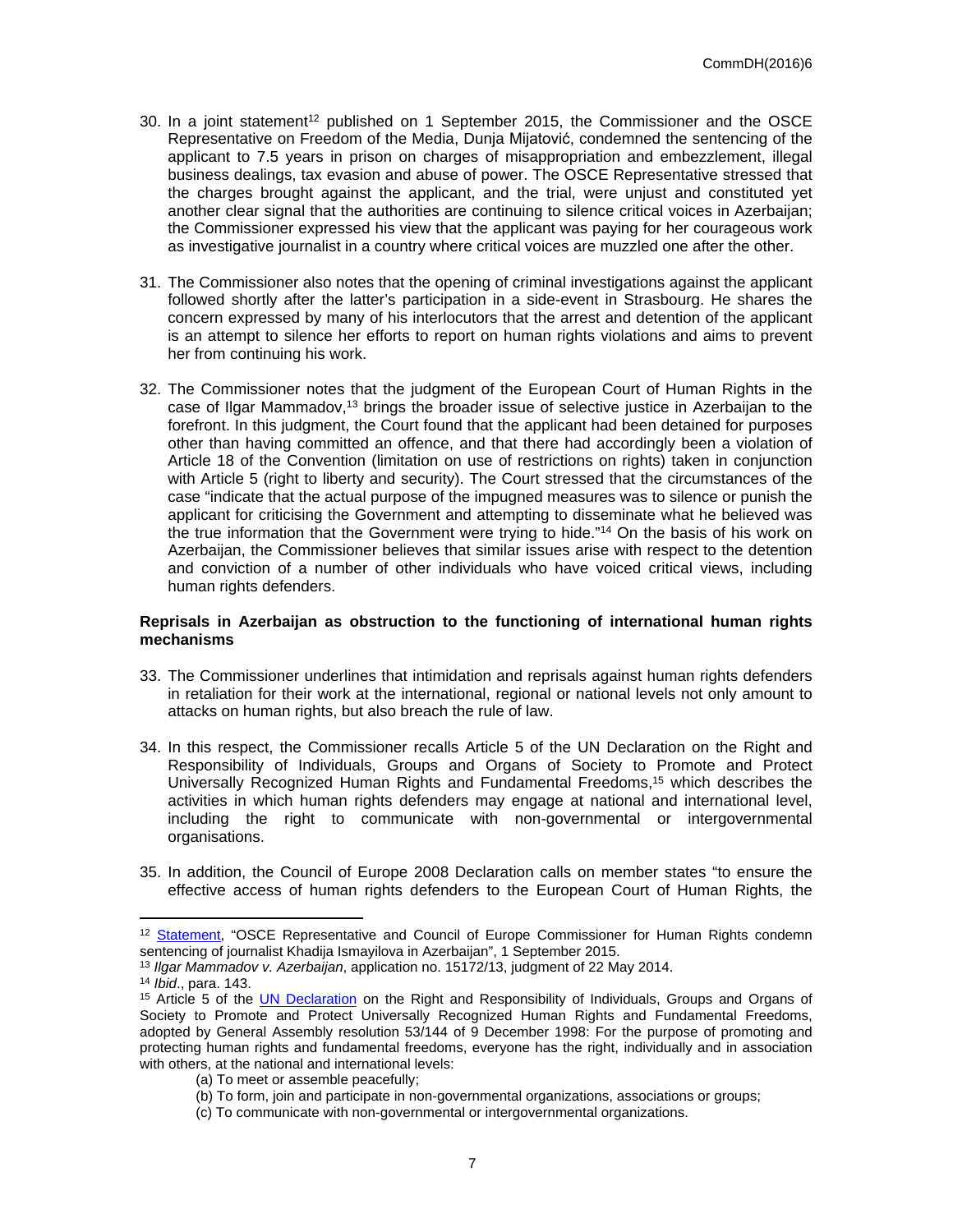European Committee of Social Rights and other human rights protection mechanisms in accordance with applicable procedures."<sup>16</sup>

- 36. In a 2013 Resolution on Protecting Human Rights Defenders, the UN Human Rights Council reaffirmed the right of unhindered access to and communication with international and regional human rights mechanisms and called on states to avoid legislation that has the effect of undermining that right and to refrain from any act of intimidation or reprisals against those who co-operate, have co-operated or seek to co-operate with international institutions, including their family members and associates.<sup>17</sup>
- 37. Finally, the Commissioner would like to draw attention to the recently published Guidelines on the Protection of Human Rights Defenders,<sup>18</sup> which also provide that states shall ensure that human rights defenders enjoy the right to unhindered access to and communication with international and regional bodies and states that they should refrain from any action that may frustrate or undermine the right of human rights defenders to provide information to international bodies; they should notably not prevent human rights defenders from meeting with international delegations when they visit the country.
- 38. As stressed in the Explanatory report to these Guidelines, "international human rights mechanisms depend on the information submitted by individuals and groups in order to support the implementation of international human rights standards by states. Therefore, any form of reprisal against human rights defenders for providing information to international bodies, or otherwise obstructing their interaction with these bodies, is both a human rights violation and, at the same time, undermines the functioning of mechanisms with which states have committed to co-operate in good faith."
- 39. With regard to investigative journalists in particular, the Commissioner would also like to recall the Declaration adopted by the Council of Europe Committee of Ministers on the protection and promotion of investigative journalism<sup>19</sup> which specifically calls upon member states to ensure that deprivation of liberty is "not misused to intimidate media professionals and, in particular, investigative journalists".

### **III. Pre-trial detention**

- 40. Another issue of serious concern to the Commissioner is the frequent resort to pre-trial detention as a preventive measure in Azerbaijan.
- 41. In a report published in  $2010$ ,<sup>20</sup> the Commissioner's predecessor noted that since 2000 and the adoption of the new Criminal Procedure Code of Azerbaijan, the power to order pre-trial detention of a person suspected or accused of a crime had been transferred from the Prosecutor General to judges. According to the Criminal Procedure Code, detention during the pre-trial stage of criminal proceedings may only be ordered by the court in strictly limited circumstances prescribed by law, and only where other restrictive measures are not regarded as adequate. The report concluded that, while the provisions of the Code in this regard are in

<sup>&</sup>lt;sup>16</sup> [Declaration](https://wcd.coe.int/ViewDoc.jsp?id=1245887&Site=CM) on Council of Europe action to improve the protection of human rights defenders and promote their activities, adopted by the Committee of Ministers on 6 February 2008, para. 2 (vii).

<sup>&</sup>lt;sup>17</sup> Human Rights Council [Resolution](http://ap.ohchr.org/documents/dpage_e.aspx?si=A/HRC/RES/22/6) 22/6 on Protecting Human Rights Defenders, adopted on 12 April 2013, para. 13 and 14.

<sup>&</sup>lt;sup>18</sup> OSCE/ODIHR [Guidelines](http://www.osce.org/odihr/119633?download=true) on the Protection of Human Rights Defenders, 10 June 2014, J. Right to access and communicate with international bodies.

<sup>&</sup>lt;sup>19</sup> [Declaration](https://wcd.coe.int/ViewDoc.jsp?Ref=Decl-26.09.2007&Language=lanEnglish&Ver=original&Site=CM&BackColorInternet=9999CC&BackColorIntranet=FFBB55&BackColorLogged=FFAC75) on the protection and promotion of investigative journalism, adopted by the Committee of Ministers on 26 September 2007.

<sup>&</sup>lt;sup>20</sup> Report by Thomas Hammarberg, Commissioner for Human Rights of the Council of Europe, following his visit to Azerbaijan, 29 June 2010, [CommDH\(2010\)21](http://www.coe.int/en/web/commissioner/country-monitoring-azerbaijan/-/asset_publisher/RrDRPKESORE4/content/report-on-visit-to-azerbaijan-2010-?redirect=http%3A%2F%2Fwww.coe.int%2Fen%2Fweb%2Fcommissioner%2Fcountry-monitoring-azerbaijan%3Fp_p_id%3D101_INSTANCE_RrDRPKESORE4%26p_p_lifecycle%3D0%26p_p_state%3Dnormal%26p_p_mode%3Dview%26p_p_col_id%3Dcolumn-1%26p_p_col_count%3D1&inheritRedirect=true).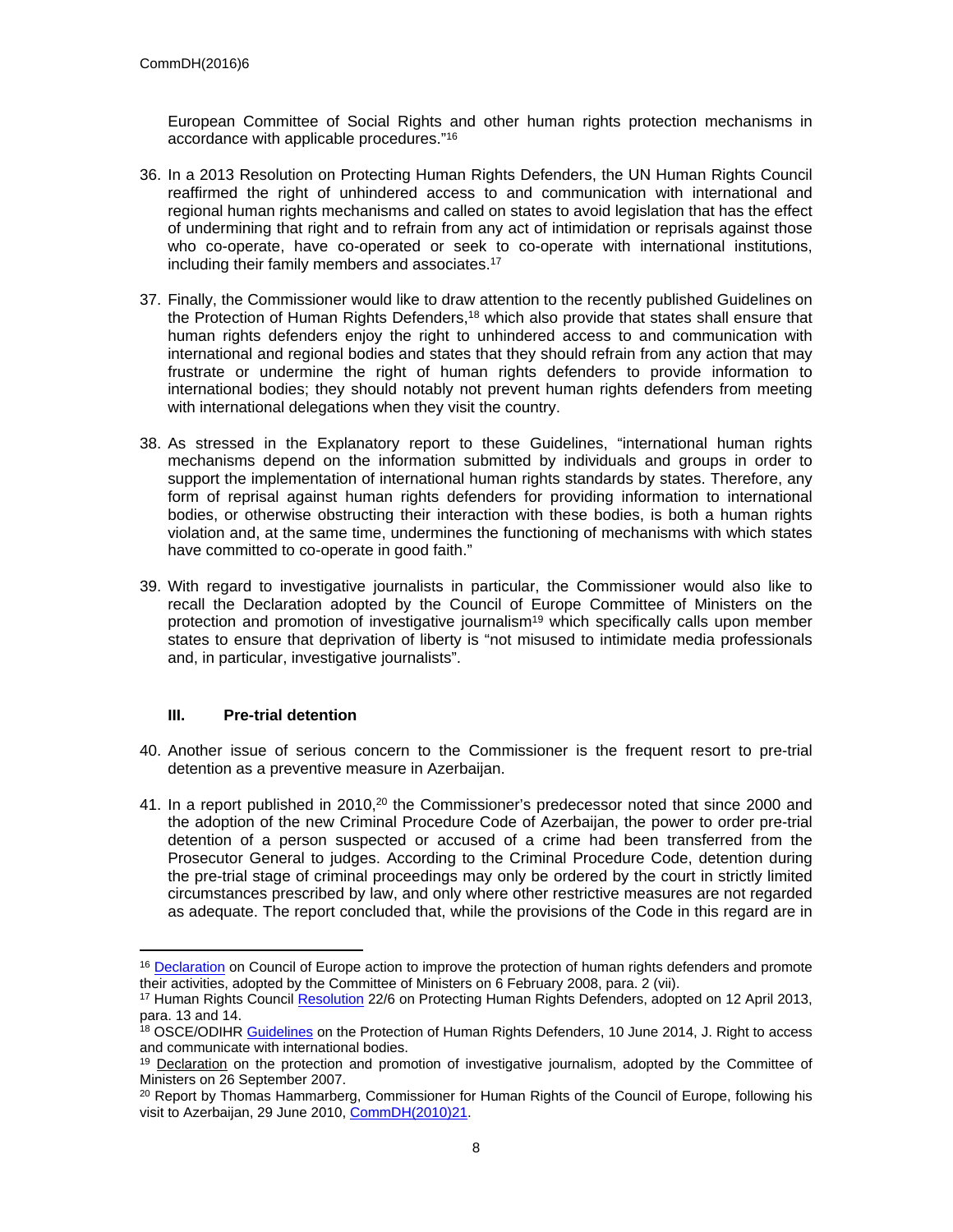accordance with European standards, judges have in practice ordered pre-trial detention in the vast majority of criminal proceedings without proper or adequate consideration for the grounds or whether less restrictive measures, such as house arrest or release on bail, would be sufficient.

- 42. Despite the adoption of an important decision by the Plenum of the Azerbaijani Supreme Court on 3 November 2009,<sup>21</sup> instructing all courts to consider alternatives to detention on remand, and the adoption of a new law, clarifying norms of different legislative acts related to pre-trial detention,<sup>22</sup> the Commissioner observes that the World Pre-trial/Remand Imprisonment List<sup>23</sup> recently showed that the number of pre-trial detainees in Azerbaijan has been continuously rising since 2002.
- 43. Several judgments of the European Court of Human Rights have found a violation of Article 5 of the Convention with respect to Azerbaijan, $24$  related in particular to the lack of relevant and sufficient reasoning by courts while considering pre-trial detention and its extension. The Court recently stated:

"In all their decisions in the present case, the domestic courts limited themselves to copying the prosecution's written submissions and using short, vague and stereotyped formulae for rejecting the applicant's complaints as unsubstantiated. In essence, the domestic courts limited their role to one of mere automatic endorsement of the prosecution's requests and they cannot be considered to have conducted a genuine review of the "lawfulness" of the applicant's detention. That is contrary not only to the requirements of Article 5 § 4, but also to those of the domestic law as interpreted and clarified by the Plenum of the Supreme Court."<sup>25</sup>

44. On the basis of his work on Azerbaijan, the Commissioner considers that the situation remains unchanged. He wishes to reiterate that pre-trial detention should be the exception rather than the norm, as provided for by European and international standards, including the Committee of Ministers Recommendation 2006(13) on the use of remand in custody.<sup>26</sup> He also wishes to underline that a genuine change in practice will first of all depend on the level of judicial independence and changes in the way law enforcement bodies work during the course of investigations.

### **Conclusions**

45. As noted by the Parliamentary Assembly of the Council of Europe, there is a tendency among Azerbaijani authorities to rely on the Court to rectify the shortcomings of the national judicial

<sup>&</sup>lt;sup>21</sup> Decision of the Plenum of the Azerbaijani Supreme Court on "the practice of the application of the law by courts when submissions to order the restrictive measures of arrest in respect of the accused are considered", 3 November 2009.

<sup>22</sup> Law *On protection of rights and freedoms of detainees* (22.05.2012, N 352‐IVQ).

<sup>&</sup>lt;sup>23</sup> [World Pre-trial/Remand Imprisonment List](http://www.prisonstudies.org/sites/prisonstudies.org/files/resources/downloads/world_pre-trial_imprisonment_list_2nd_edition_1.pdf), May 2014. See also the 2013 Council of Europe Annual Penal Statistics [\(SPACE I](http://www3.unil.ch/wpmu/space/space-i/annual-reports/#_blank) and [SPACE II](http://www3.unil.ch/wpmu/space/space-ii/annual-reports/#_blank) surveys), published on 11 February 2015.

<sup>&</sup>lt;sup>24</sup> The violations of Article 5 of the Convention concerning arrest and detention on remand are currently examined by the Committee of Ministers of the Council of Europe in the context of the *Farhad Aliyev* group of cases (see notably *Farhad Aliyev v. Azerbaijan*, application no. 37138/06, judgment of 9 November 2010, and *Muradverdiyev v. Azerbaijan*, application no. 16966/06, judgment of 9 December 2010).

<sup>25</sup> *Ilgar Mammadov v. Azerbaijan*, application no. 15172/13, judgment of 22 May 2014, para. 118.

<sup>&</sup>lt;sup>26</sup> [Recommendation](https://wcd.coe.int/ViewDoc.jsp?id=1041281) Rec(2006)13 of the Committee of Ministers to member states on the use of remand in custody, the conditions in which it takes place and the provision of safeguards against abuse, adopted by the Committee of Ministers on 27 September 2006.